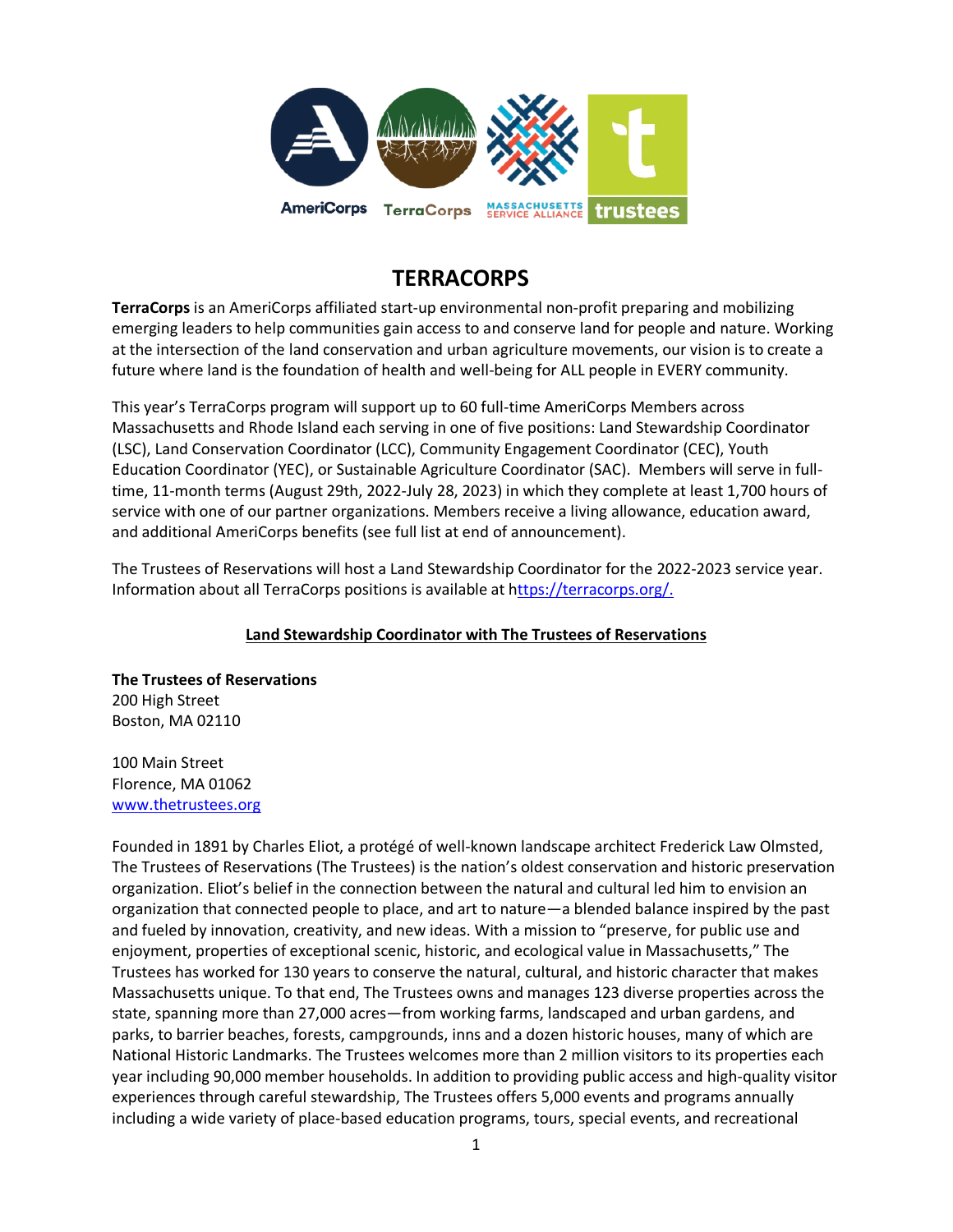opportunities designed to engage people of all ages, backgrounds and ethnicities. With properties from the coast to the Berkshires, approximately half of the population of Massachusetts lives within 5 miles of land cared for by The Trustees.

The TerraCorps Member will be based out of our Florence office in western MA and will be working as part of our Coast and Natural Resources team. This team is focused on maintaining and enhancing the health and diversity of the natural landscapes in our care – allowing them to adapt to and mitigate the impacts of climate change.

**Land Stewardship Coordinators (LSC)** Build the long-term capacity of their Service Sites by creating networks of volunteers to support hands-on stewardship of community lands. They organize, train, and collaborate with municipal boards, neighborhood and civic associations, community members, youth groups, and schools to care for, improve access to, and support the long-term resiliency and sustainable use of community lands. By providing training and organizing collaborative land-focused projects, they increase resources for community projects, demonstrate environmentally responsible land management, help individuals build skills, and nurture an inclusive sense of public ownership in the local landscape. LSCs generally spend roughly 60% of their time in the office and 40% in the field.

TerraCorps Members engage with their supervisors to develop and carry out three or more capacity building projects over the course of the service year. Some of these projects will involve recruiting, training, and/or managing community volunteers. **The Trustees of Reservations has proposed the following potential project(s) for their Land Stewardship Coordinator:**

- 1) Volunteer Steward Program (grassland nesting bird monitoring program) enhance and expand the program by coordinating trainings, outings, and service days. This program supports our management activities at our farms to support both biological diversity and agricultural production through grazing livestock.
- 2) Volunteer Steward Program (general biological monitoring and restoration projects) enhance and expand the program by coordinating trainings, outings and service days. This includes building the use of iNaturalist projects to document the biodiversity of our properties.
- 3) Develop materials to share the work of the Coast and Natural Resources program including blog posts, social media, and on-site signage in collaboration with Trustees marketing team.

Development of these and other projects will occur during the first two months of service and consider the Member's interests and skills.

## Required AmeriCorps Qualifications

- A US citizen, US national, or Lawful Permanent Resident Alien of the U.S.
- At least 18 years old
- A minimum of a high school diploma or GED
- No more than three previous terms as an AmeriCorps Member
- Pass a criminal history background check, including an FBI check

## Desired Qualifications

- Strong writing and verbal communication skills
- Able to serve both independently and as a member of a team
- Comfort navigating computer software programs (Microsoft Office 365 suite of programs, ArcGIS)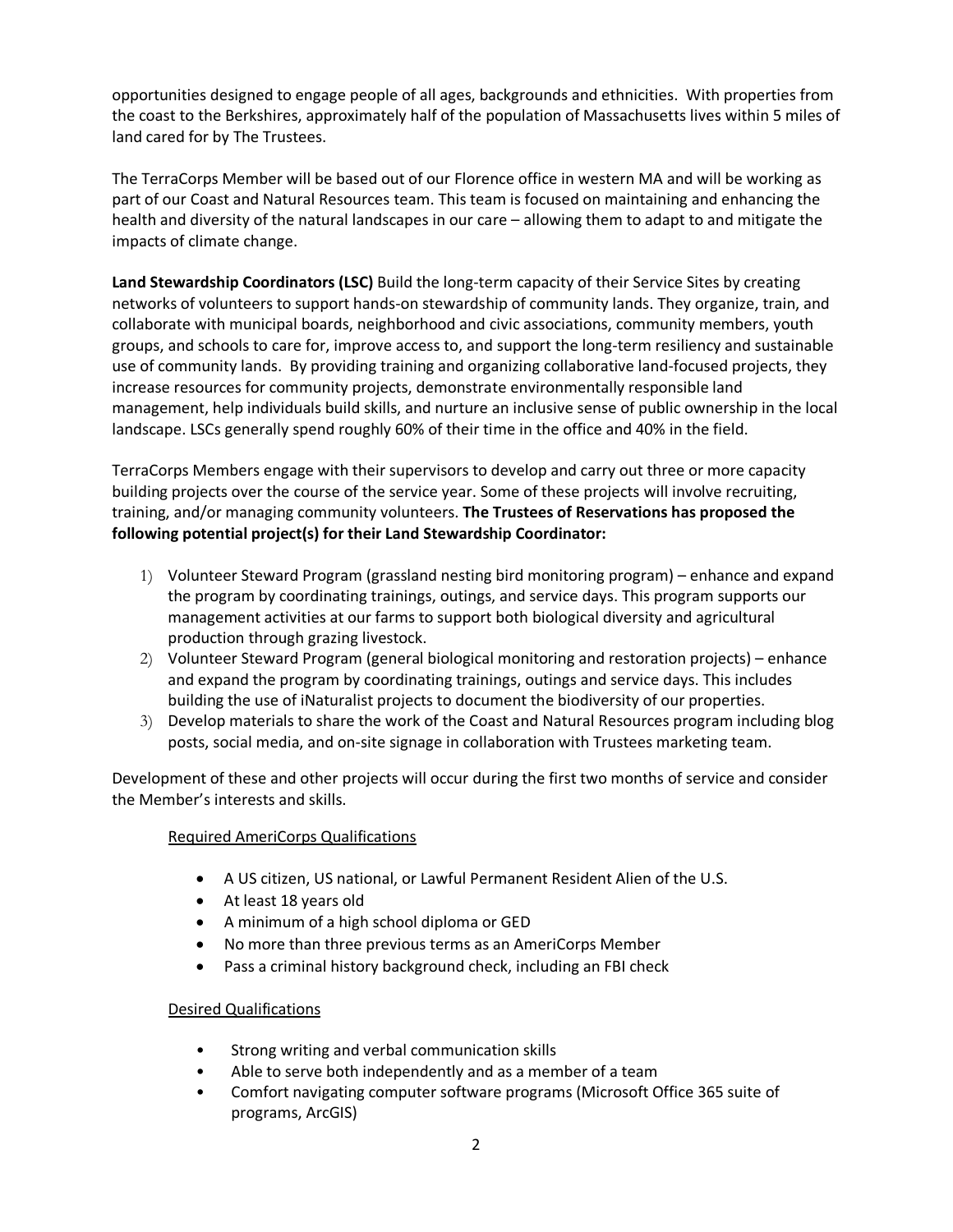- Training and experience pertinent to the Land Stewardship Coordinator position and projects listed above
- Experience training and educating community members and volunteers
- Experience with natural systems and identifying plant and wildlife species
- Knowledge and direct experience with ArcGIS mapping software
- Able to be active outside in a range of weather conditions, and navigate uneven terrain

For questions about The Trustees of Reservations' service positions, contact Dr. Julie Richburg, Lead Ecologist for Inland Natural Resources at [Jrichburg@thetrustees.org](mailto:Jrichburg@thetrustees.org)

## **AmeriCorps Member Eligibility Requirements**

All Members are expected to serve full-time, commit to serve for the entire 11-month term, and complete at least 1,700 hours of service, including time spent in trainings and several service days with the full TerraCorps cohort. Weekly service averages 38 hours and commonly includes some night and/or weekend activities.

AmeriCorps programs provide equal opportunities. TerraCorps will recruit and select persons in all positions to ensure a diverse and inclusive climate without regard to race, religion, sex, sexual orientation, age, veteran status, color, political affiliation, creed, national origin, marital status, or any other status as protected by federal, state, and local laws. We encourage applications from individuals with disabilities and will provide reasonable accommodations for interviews and service upon request.

## **Member Compensation and Benefits**

- TerraCorps Members will receive a living allowance of up to \$18,500 (pre-tax) over the 11 month term of service, which is \$740 (pre-tax) per 25 biweekly pay periods.
- TerraCorps assists Members in obtaining health insurance coverage. Reimbursement of costs may be available.
- Childcare assistance may be provided in cases of financial need.
- Upon successful completion of a term of service, AmeriCorps Members receive a taxable \$6,495 education award that can be used for future education or to pay off existing school loans. See <http://www.americorps.gov/members-volunteers/segal-americorps-education-award> for info and restrictions.
- TerraCorps Members are eligible for forbearance of most federally-guaranteed student loans, as well as payment of interest accrued during service.
- TerraCorps Members will receive mentorship, training, and career development opportunities while serving directly with community-based nonprofits.
- TerraCorps Members experience the personal rewards of national service and community engagement.

**Note:** TerraCorps Members are responsible for their own housing and must have access to reliable transportation.